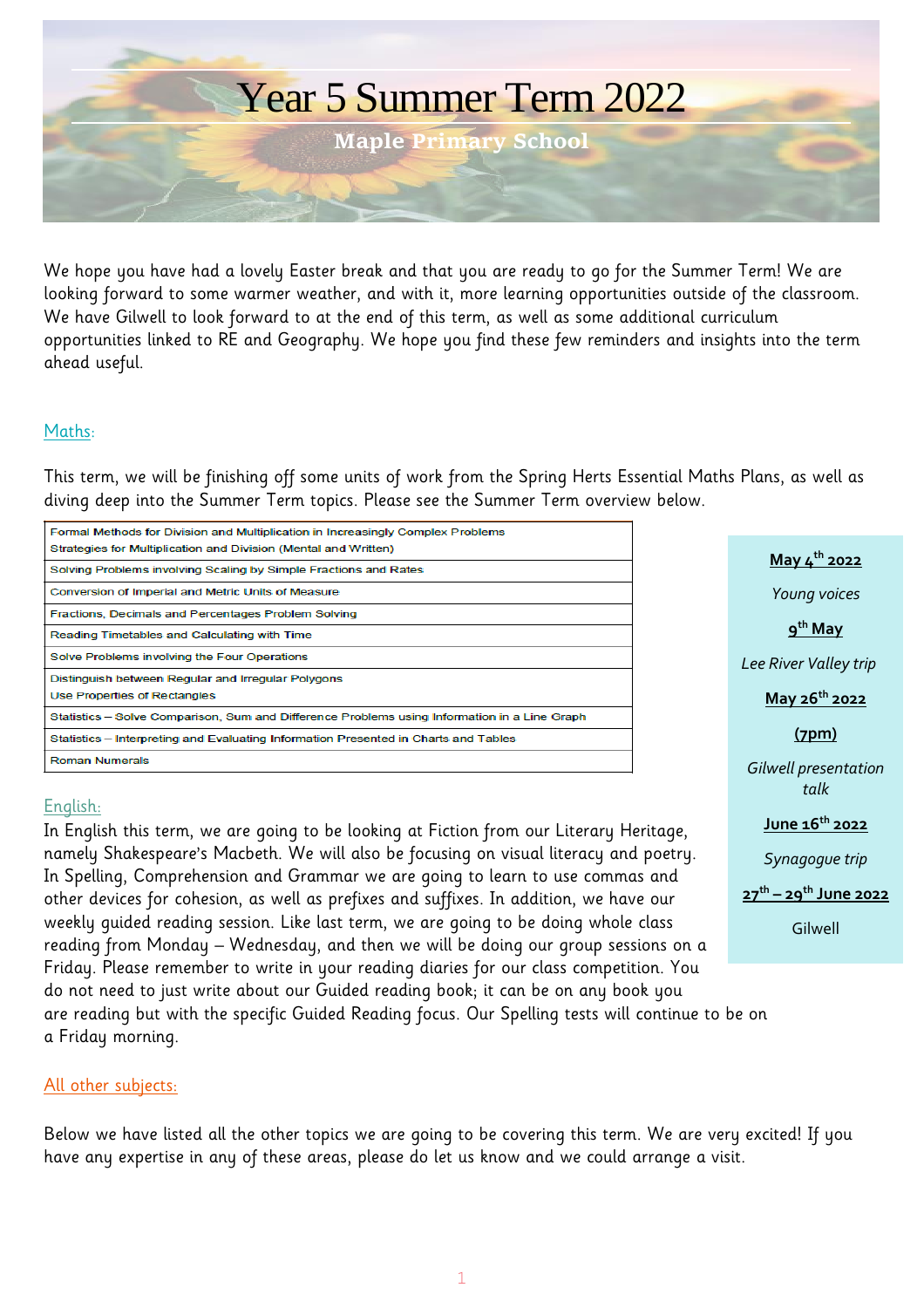| Subject                    | <b>Topic</b>                                          |
|----------------------------|-------------------------------------------------------|
| ART                        | Frida Kahlo                                           |
|                            |                                                       |
| <b>COMPUTING</b>           | Networking                                            |
|                            | Microsoft word/ Music creator                         |
| D&T                        | <b>Frame Structures</b>                               |
| <b>HISTORY</b>             | Local History and Tudor life                          |
| <b>MUSIC</b>               | Dancing In The Street                                 |
|                            | Reflect, Rewind and Replay                            |
| P.E                        | Cricket                                               |
|                            | Athletics                                             |
|                            | Rounders                                              |
|                            | Tennis                                                |
| <b>PSHE</b>                | Relationships                                         |
|                            | Changing Me                                           |
| R.E                        | Sacred texts and stories, their guidance and impact   |
| (Christianity and Judaism) | Taking responsibility for living together, the world, |
|                            | values and respect                                    |
|                            | Reflecting on ethics, what is right and wrong, just   |
|                            | and fair                                              |
| <b>SCIENCE</b>             | Reproduction of plants and animals                    |
|                            | Get sorted                                            |
|                            | Every day materials                                   |

P.E will take place on Mondays and Wednesdays for 5H. Please make sure that appropriate PE kit is worn on your PE day.

Any more information you would like about the curriculum in Year 5 can be found on the school website: [https://maple.herts.sch.uk/curriculum/curriculum-overview/.](https://maple.herts.sch.uk/curriculum/curriculum-overview/)

Thank you for taking the time to read this newsletter. We are looking forward to a busy and exciting term ahead. If you have any queries, feel free to pop in and see me in the classroom after school or make an appointment with the admin team.

Best wishes,

Miss Hammersley, Mrs Latham (Mon. – Wed.), Miss Naran (Wed. – Thurs.) and Miss Morrissey